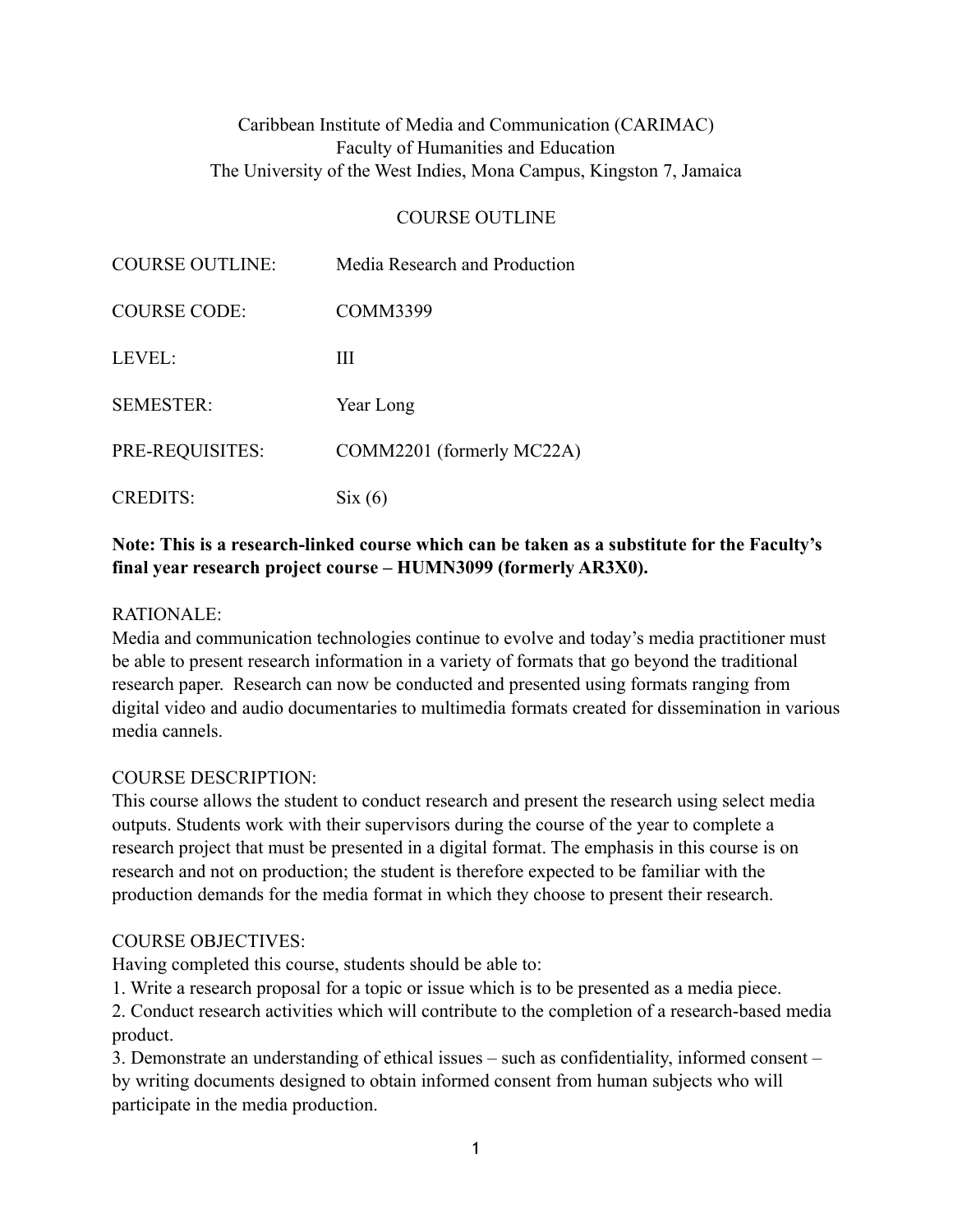4. Produce a media product which observes technical standards relating to the selected media format.

TEACHING METHODOLOGY:

Weekly 3-hour meetings with course lecturer and assigned production supervisor. Students are expected to complete research and production activities outside of the 3-hour sessions and be prepared to discuss the progress of their work during the sessions. Given the highly practical nature of this course, there is no final written examination.

### COURSE ASSESSMENT:

## **Semester 1**

- Research Proposal (10-15 pages or 2000 to 3000 words) including a production schedule and detailed reference list as well as list of potential human subjects in the case of a human interest piece 20%
- Production Proposal (10-15 pages): this can take the form of: 20%
	- o Draft of script in the case of a radio and television documentaries;
	- o Outline in the case of print investigative piece or web-based piece;
	- o Process Book (10-15 pages) in the case of digital media. This includes design references, research, documentation of design process, sketches, wireframes, comprehensives, mockups and prototypes.

# **Semester 2**

- Unedited audio-visual footage up to one hour, audio recordings up to one hour or interview transcripts or detailed notes up to 20 pages or any other print material collected for inclusion in final production 20%
- Final edited media product in any of the following formats: 40%
	- o 30-minute television or video documentary
	- o 30-minute radio or audio documentary
	- o Print Investigative Piece presented on at least 8 pages of tabloid size paper
	- o Web site with at least 10 links

# COURSE SCHEDULE:

Semester One

Topics to be covered include:

- Writing the research proposal for a research-based media product
- Finding appropriate sources: print sources, audio-visual sources, audio sources
- Ethics in media production (use of human subjects, confidentiality, informed consent and talent release, plagiarism and piracy)
- Writing the script or outline for a production piece